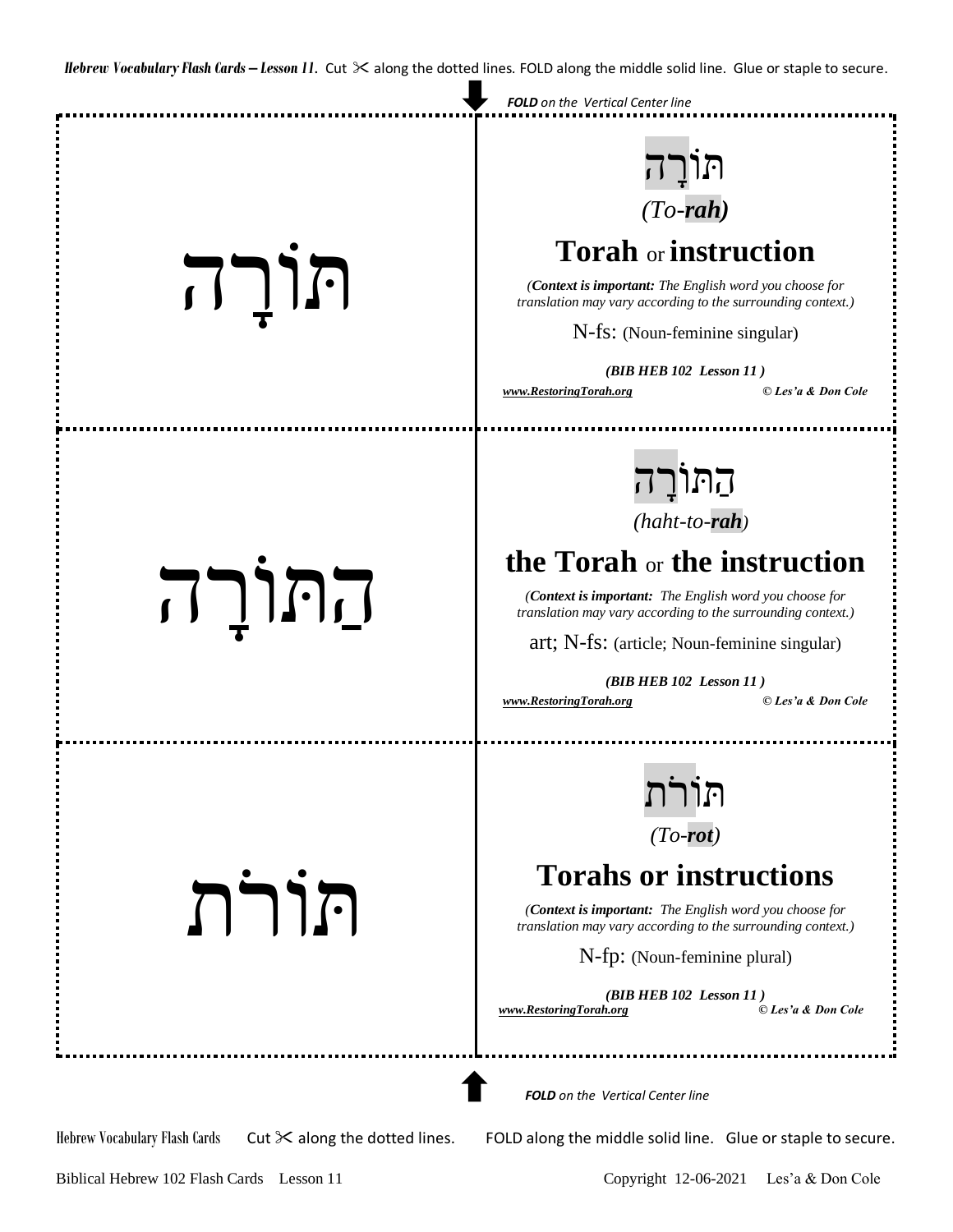

Biblical Hebrew 102 Flash Cards Lesson 11 Copyright 12-06-2021 Les'a & Don Cole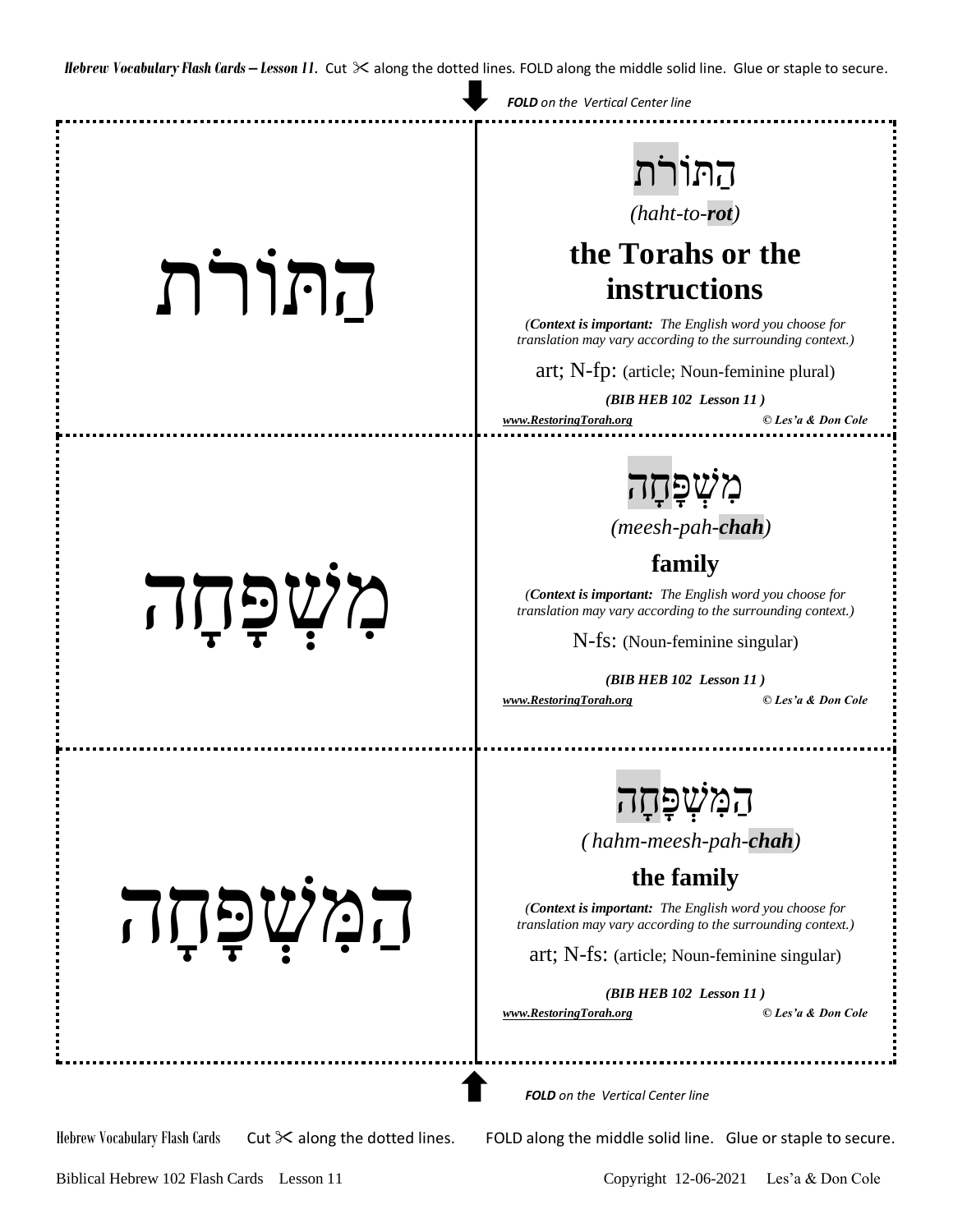*FOLD on the Vertical Center line*

## מִ שְׁ פָּחוֹת

הַמִּ שְׁ פָּחֹות

אֶ רֶ ץ

מִשְׁפָּחוֹת  *(meesh-pah-chot)*

**families**

*(Context is important: The English word you choose for translation may vary according to the surrounding context.)*

N-fp: (Noun-feminine plural)

*(BIB HEB 102 Lesson 11 ) [www.RestoringTorah.org](http://www.restoringtorah.org/) © Les'a & Don Cole*

## הַמִּ שְׁ פָּ חֹות

*(hahm-meesh-pah-chot)*

**the families**-- Jer 33:24

*(Context is important: The English word you choose for translation may vary according to the surrounding context.)*

art; N-fp: (article; Noun-feminine plural)

*(BIB HEB 102 Lesson 11 )*

*[www.RestoringTorah.org](http://www.restoringtorah.org/) © Les'a & Don Cole*



**land** -- Gen 1:10

*Exception: This word is feminine, even though it does not end with either a "hay"*  $(\vec{\Pi})$  *or "tav"*  $(\vec{\Pi})$ 

N-fs: (Noun-feminine singular)

*(BIB HEB 102 Lesson 11 )*

*[www.RestoringTorah.org](http://www.restoringtorah.org/) © Les'a & Don Cole*

*FOLD on the Vertical Center line*

Hebrew Vocabulary Flash Cards Cut  $\geq$  along the dotted lines. FOLD along the middle solid line. Glue or staple to secure.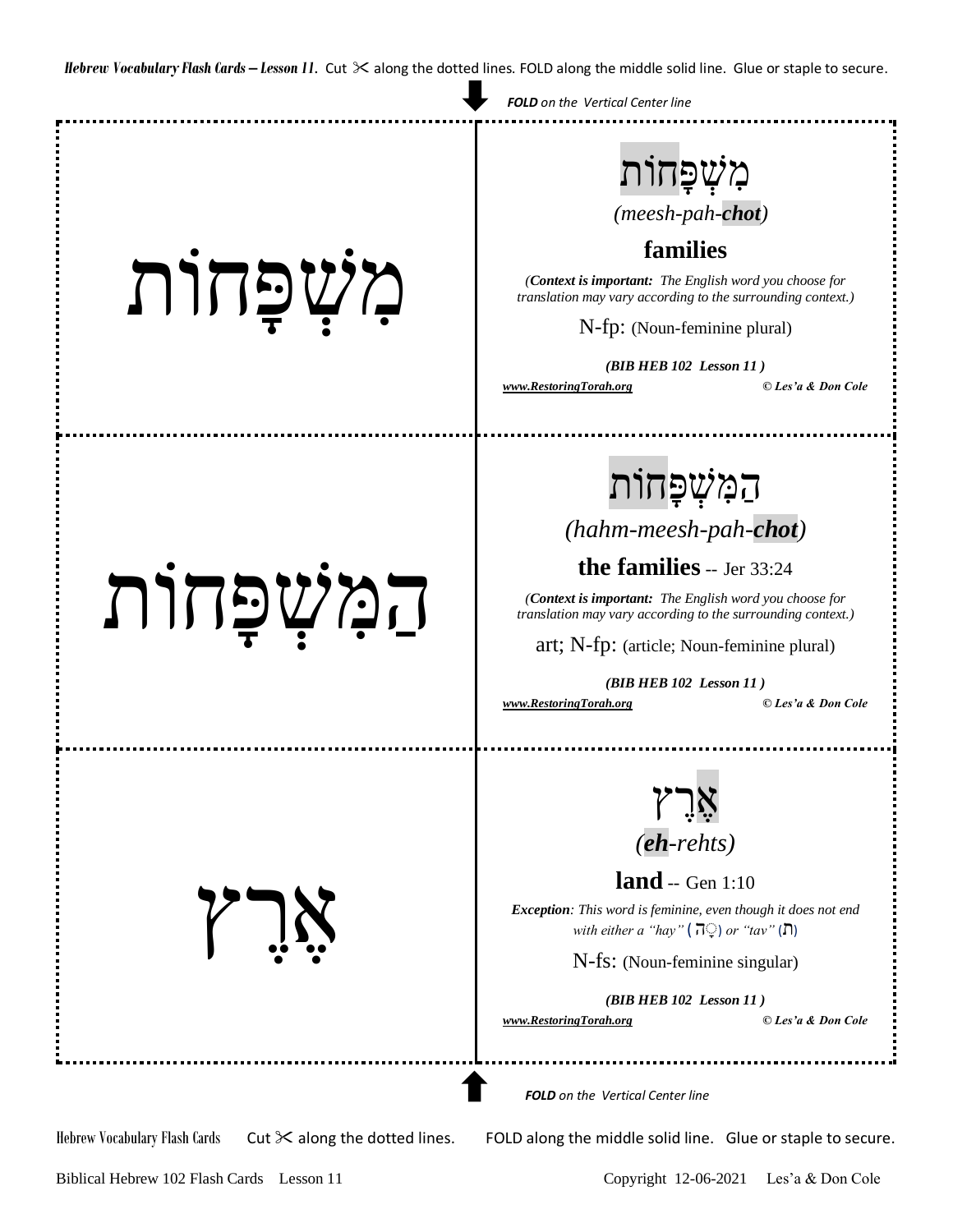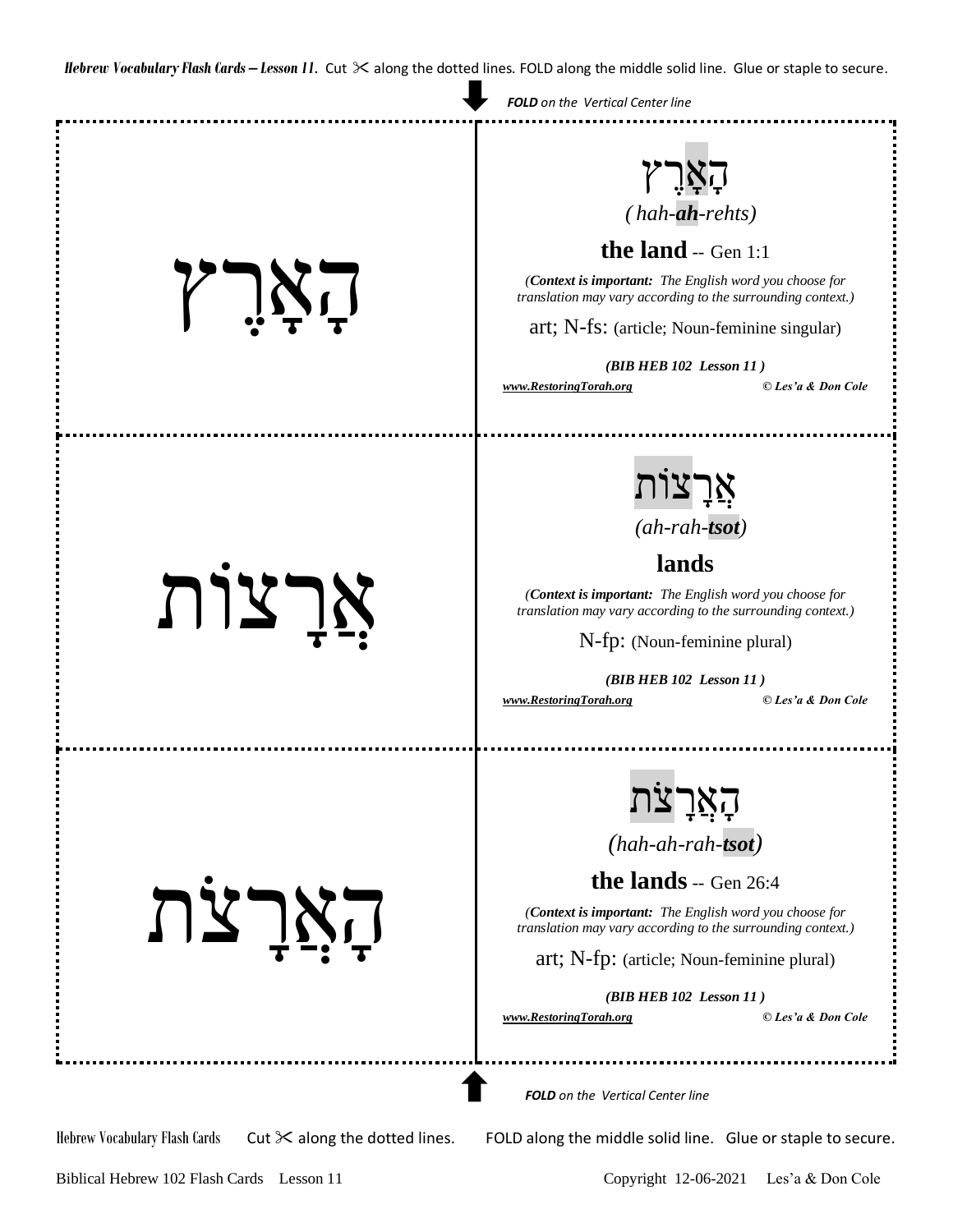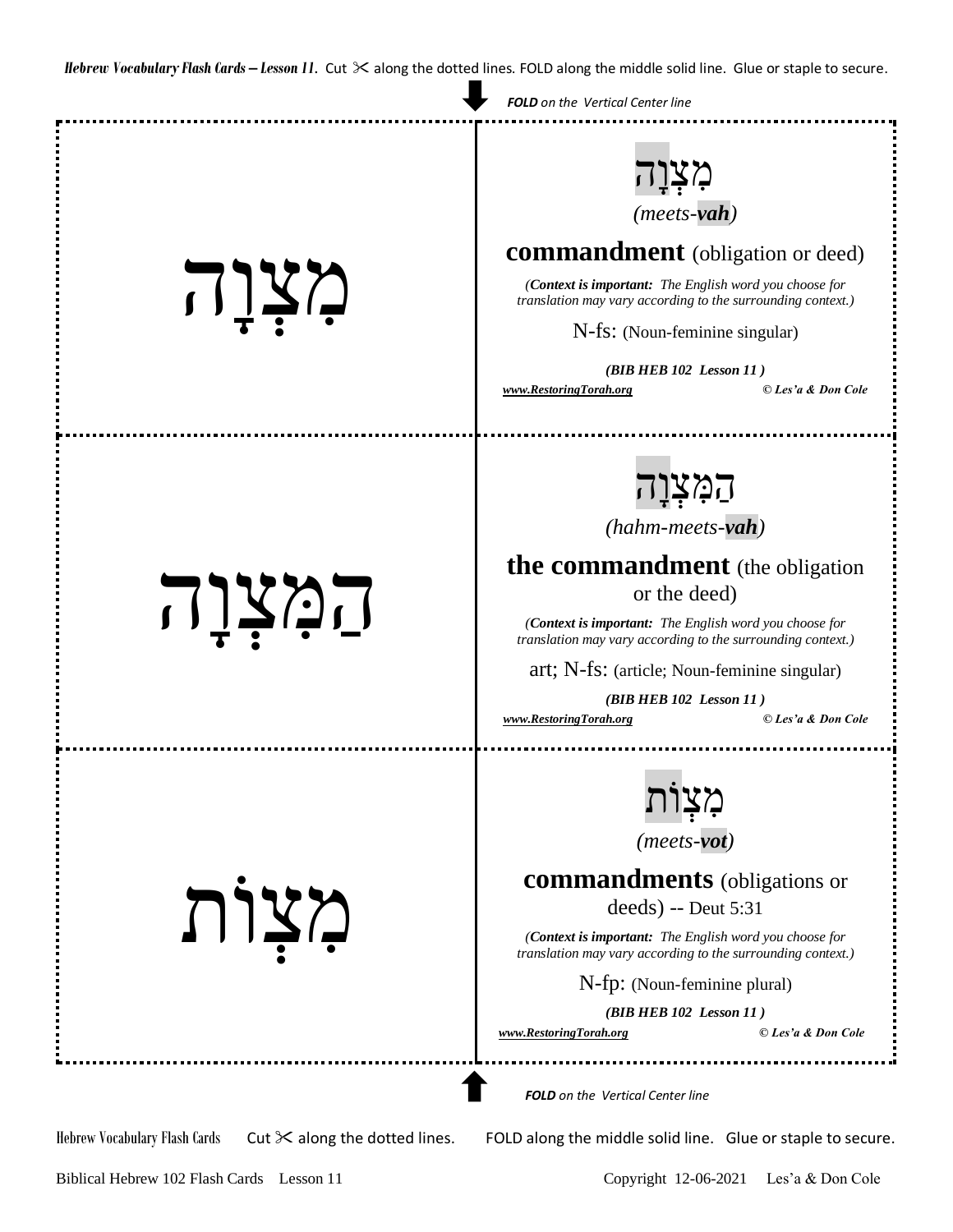Hebrew Vocabulary Flash Cards Cut  $\geq$  along the dotted lines. FOLD along the middle solid line. Glue or staple to secure. *FOLD on the Vertical Center line FOLD on the Vertical Center line* הַצְוֹת הַמְצְוֹת *(hahm-meets-vot)* **the commandments** (the obligations or the deeds) -- Lev 27:34 *(Context is important: The English word you choose for translation may vary according to the surrounding context.)* art; N-fp: (article; Noun-feminine plural) *(BIB HEB 102 Lesson 11 ) [www.RestoringTorah.org](http://www.restoringtorah.org/) © Les'a & Don Cole*  אַם אֵ ם *(ehm)* **mother** *Exception: This word is feminine, even though it does not end with either a "hay"*( $\overline{\overline{A}}$ ) *or "tav"* ( $\overline{\overline{A}}$ ) N-fs: (Noun-feminine singular) *(BIB HEB 102 Lesson 11 ) [www.RestoringTorah.org](http://www.restoringtorah.org/) © Les'a & Don Cole*  נֶפֶש <mark>נֶפֶע</mark>ֿ *(neh-fesh)* **soul or person** -- Gen 1:20 *(Context is important: The English word you choose for translation may vary according to the surrounding context.) Exception: This word is feminine, even though it does not end with either a "hay"*( $\overline{P}$ ) *or "tav"* ( $\overline{P}$ ) N-fs: (Noun-feminine singular) *(BIB HEB 102 Lesson 11 ) [www.RestoringTorah.org](http://www.restoringtorah.org/) © Les'a & Don Cole*